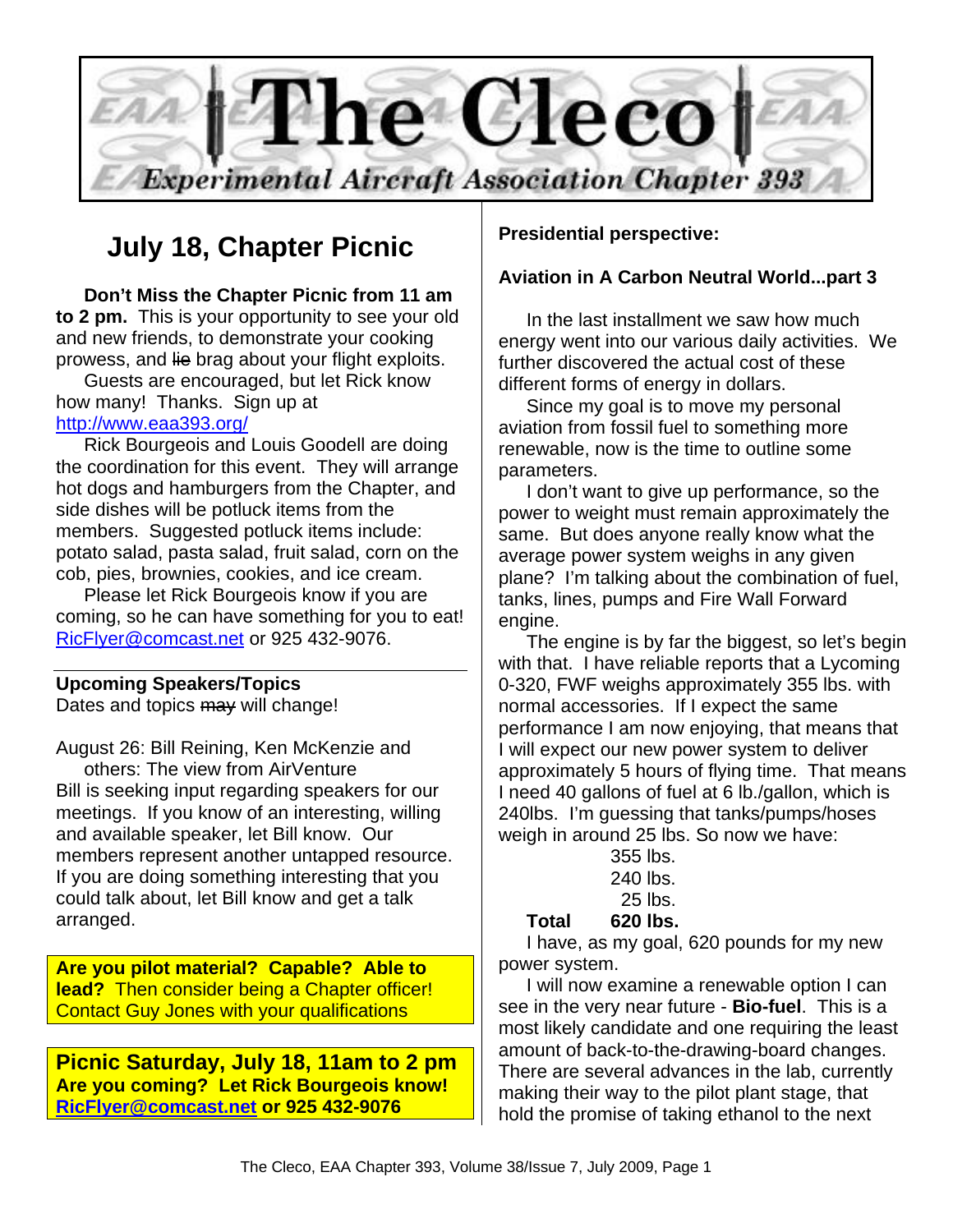level. By that I mean something called cellulosic ethanol. This is ethanol made from any plant material. This includes, but is not limited to, wood chips, straw, corn stover and many fast growing grasses. The challenge ahead for the researchers, at present, is coming up with an enzyme that can break down the plant fibers, as well as be economically produced. As the price of oil continues to increase, this will become easier. However, this technology is currently attempting to replace the existing corn and sugar based ethanol technology, and is perhaps 1 or 2 years away from scaling up to industrial levels. Keep in mind that ethanol has roughly ⅔ the energy content per gallon that Avgas has, so you would need 50% more fuel on board for the same distance. Not so good for take-off weight.

However, there is another renewable process under development that will turn cellulose (all those things mentioned above) or algae (a more efficient alternative) into ordinary hydrocarbons that are the basis of the current oil industry. The Canadians are currently scaling up this technology, and I believe that it will be only a matter of a few years before it will begin to have an effect on fuel supplies. This technology applies to diesel and Jet-A, as well as Avgas.

If this technology works out as I believe it might, then our existing refinery and distribution system will continue as now, and only the source feed stock (crude oil) will change. If anything, the refining costs may decrease, as they will have a lighter feedstock to begin with, which means less processing. A great side benefit is a reduced appetite for foreign oil.

Next month we will examine a few more exotic and longer term options - **electrical** and **fuel cells**.

## **The Menu** by Rick Bourgeois

Come to the picnic and enjoy hot dogs, hamburgers, soft drinks, and condiments, courtesy of the chapter. Side dishes will be potluck items from the members.

Rick thinks a **pancake breakfast** would be fun. Do you? **Would you attend? Let Rick know!** 

## **Congratulations to Duane Allen and Bill Call on the first flight of their Lancair ES ! ! ! Way to go !**

Congratulations to Eric Schuldt on taxiing his beautifully restored Volksplane. Yes, that is real Mahogany on the side!



**You are invited** to join Vi Egli and her family during AirVenture, when they will celebrate the life and accomplishments of Fred Egli by dedicating a plaque on EAA's Memorial Wall. This year's ceremony will be held on the last Sunday of AirVenture, Sunday, August 2 at 11 a.m. Guests should arrive no later than 10:30 a.m.

http://www.airventure.org/attractions/memorial\_wall.html

## **Fly-outs** by Tom Howard

Fly-outs are usually scheduled on the Saturday following our regular monthly meeting. If the weather's not conducive for flying, the event is often postponed to the following Saturday. Watch for email from Tom TurnPrez@SBCglobal.net; and be sure to give us your email if you haven't been receiving flyout information.

## **We are seeking ideas for new fly-out destinations.**

[Editor's note: Informal fly-outs also occur on irregular Wednesdays. Email HarvardHolmes@comcast.net to get on the list if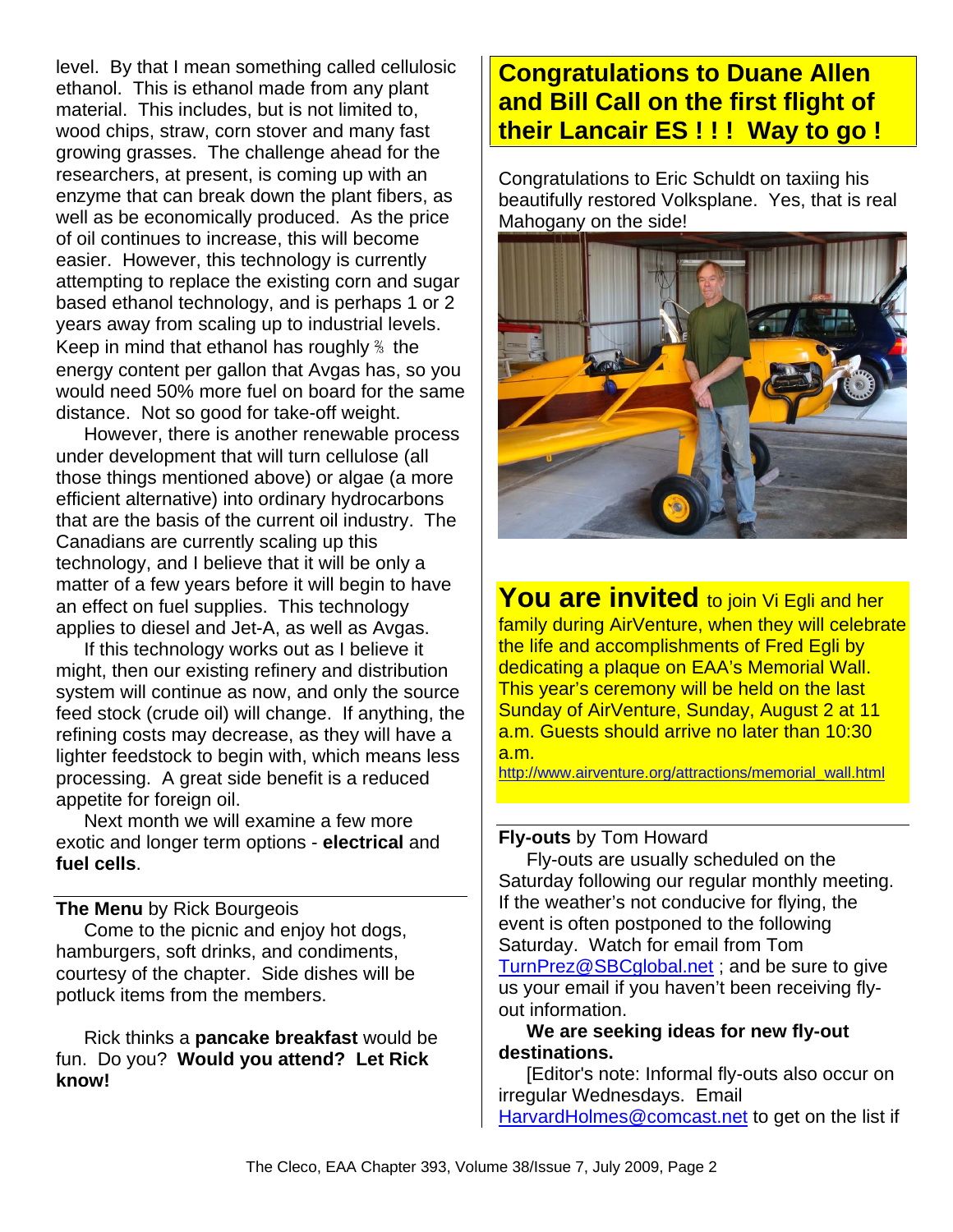you are interested. Often there is a spare seat for wingless aviators.]

**Young Eagles** by Dick Sperling

## **STOP, LOOK , LISTEN (& read)!**

You guys and gals that made our Father's Day & First Annual Concord Airport Open House "Young Eagles Rally" a success Sunday, are without a doubt; MY HEROES!

The spirit of cooperation that made AMERICA the greatest country that history has ever known, was epitomized on Sunday in your selfless giving of your time, skills and energy!

While we receive superb support from EAA National HQ for the Young Eagles Program, you are the ones that work at the proverbial "where the rubber meets the road" level, making it all happen!

We flew 33 flights, in near flawless weather, giving 66 Young Eagles an opportunity to experience; "The high untrespassed sanctity of space"! (From John Gillespie Magee Jr's poem "High Flight").

The youth that participated ranged in age from 8 to 17 years, were from various ethnic backgrounds, and all came back with a wide grin on their faces! Our common denominator; A SUCCESSFUL DAY for EAA Chapter 393!

Thank you so much to new volunteers: Vi Egli, Harry Heckman, Jeanne Robinson, and Crosby Sperling. Returning volunteers: Rick Bourgeois, Charles Hester, Guy Jones, Pete Mitchell, Bruno Motta and Marilyn Sperling!

My pilots were Scott Achelis, Bob Belshe, Harvard Holmes, Phil Jenkins, Pat Peters, Ron Robinson, Tony Tiritilli, Bob Weiss, and Bill Wheadon.

While we ran the YE program, our leader Ken McKenzie and Linda McKenzie manned the separate EAA 393 booth, fielding hundreds of questions from Open House attendees! Wow!!!

Our "Carbon Footprint" was estimated to be about 170 gallons of Aviation LL fuel and unknown gallons of auto fuel to accomplish our mission.

THANK YOU SO MUCH FOR ALL YOUR HELP AND SUPPORT! Have a great summer. All the best, Rich Sperling EAA Chapter 393, Young Eagles Coordinator

## **EAA Supports the June 21 Buchanan Field Open House**

In addition to the Young Eagles flights described above, Ken McKenzie and others set up a non-flying VariEZ for kids to explore. We didn't get a picture of the VariEZ in action, but it was reported to be a great success.



## **EAA – National Six-Month Free Trial Membership** by Bill Reining

In an effort to generate more interest in the EAA among prospective members, EAA headquarters has instituted a six-month trial membership program. Each prospect will receive all EAA member benefits during this time with no cost to them, or to the local chapter. This complimentary six-month period is intended to build a bond between prospective members and the local chapter, resulting in a higher member recruitment and retention rate. Let's all reach out beyond the usual crowd around the airport (church, other clubs, co-workers) to connect with people unaware of our chapter, or those who just need to be asked! When a prospective member is identified, let one of the board members know – all it takes to enroll them is a simple entry on the EAA web site.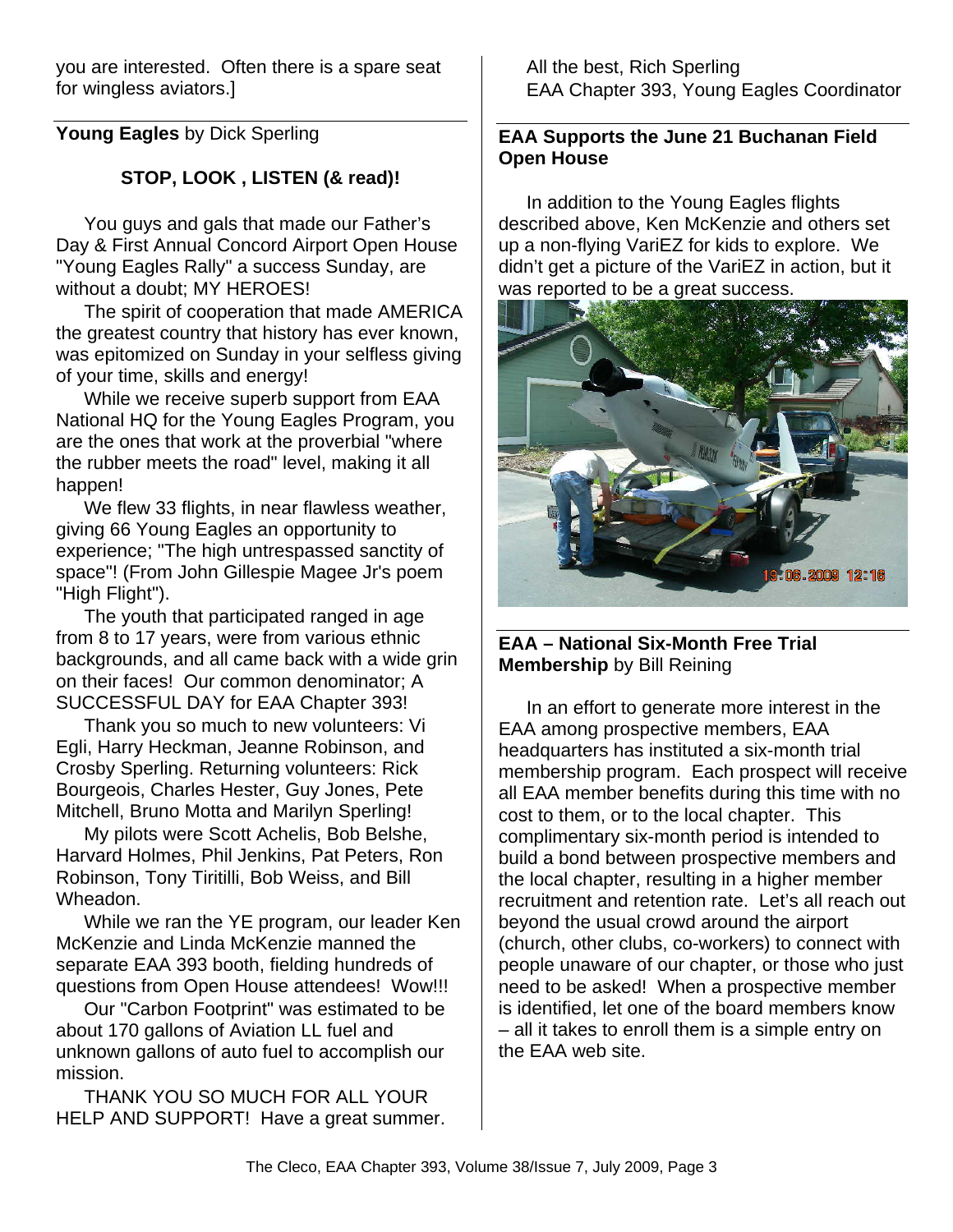## **Take Flight for Kids: Aug 8, 2009** From: **dean@dmccully.com**

Take Flight for Kids is a hugely popular flying festival series at Northern California airports. We recruit up to 100 volunteer pilots of small airplanes and helicopters, and provide free flights for about 750-1,000 young people with disabilities, at risk youth, homeless kids, foster kids, etc. Most of the kids get to take the controls of the plane during their 30-minute flights, to experience the empowerment of being in absolute control of a complex flying machine. http://www.takeflightforkids.com

We host simultaneous huge festivals at the airports, with 4,000-5,000 attendees expected to enjoy a big day of hands-on fun. The emphasis is on hands-accessible activities & STEM science/tech/engineering/math, with a kids-flyfree component added. Since the event is absolutely free, we expect big crowds to join us, making this the biggest aviation-based STEM science/technology/engineering/math festival in the Bay Area.

Yup, everything is FREE to all attendees, all volunteers, and all nonprofits/vendors get FREE BOOTH SPACE! Free admission, free parking, free BBQ at noon, free airplane rides to kids 8-17 years old (must be pre-registered online), free live entertainment, petting zoos, hot air balloon rides, helicopters, radio controlled aircraft, model rockets, science experiments, games, rides, and fun, fun, FUN!

I hope you can join us on August 8! Cheers, Dean McCully

## **Report on EAA 393 Hosted Crosswind**

**Seminar,** Wednesday, June 17, 2009 7:00 pm

Dan Dyer, a flight instructor for four years, gave this presentation – which was eligible for FAAST Wings credit. http://www.dandyercfi.com/ His recommendations (briefly summarized):

- Use your feet independent of your hands
- Align the plane with the centerline using your rudder
- Control drift with the ailerons
- Treat every landing the same wind right down the runway is just a different angle of crosswind!

• There is little distinction between sideslips, forward slips, and other slips His crosswind simulator is shown here: http://www.dandyercfi.com/xwindsim/

## **EAA 393 General Meeting Report**  June 24, 2009

## **Meeting**

President Ken McKenzie opened the meeting with a welcome for members and guests. Bill Trumbley and Charlie Hill (son of member Chuck Hill) were guests.

Treasurer Louis Goodell reported \$1,226.07 in our checking and \$2,651.73 in our money market account.

Dick Sperling reported on our Young Eagles flights on June 21, at the Buchanan Field open house.

A big thank you was given to Rick Bourgeois for all his work preparing our pre-meeting dinners. Harvard Holmes reported that the Chapter is seeking officers for next year. Our V.P., Bill Reining, is willing to continue, perhaps in another capacity, and Pete Mitchell is also willing to continue. All the other officers are ready to be replaced with "new blood." Contact Guy Jones or any of the officers to get on the ticket. There are a number of appointed positions as well, so if you want to help, but fear too much work, we will find the right job for you!

Ken McKenzie gave a brief report on Golden West. Overall attendance was down, with a slight negative cash flow, but there is every intention of having the show next year. The weather was good, the Molton Taylor Aerocar was a great surprise, and there was only one incident – a landing gear collapse – with no injuries. There were two excellent speakers: Chuck Yeager on Friday night, and a manager from the Lancair company on Saturday night.

Next year Golden West is on June 11-13, 2010.

## **Presentation:**

Bill Reining introduced Alan Jesmer from the Precision Airmotive Company http://www.precisionairmotive.com . Precision Airmotive manufactures all Lycoming fuel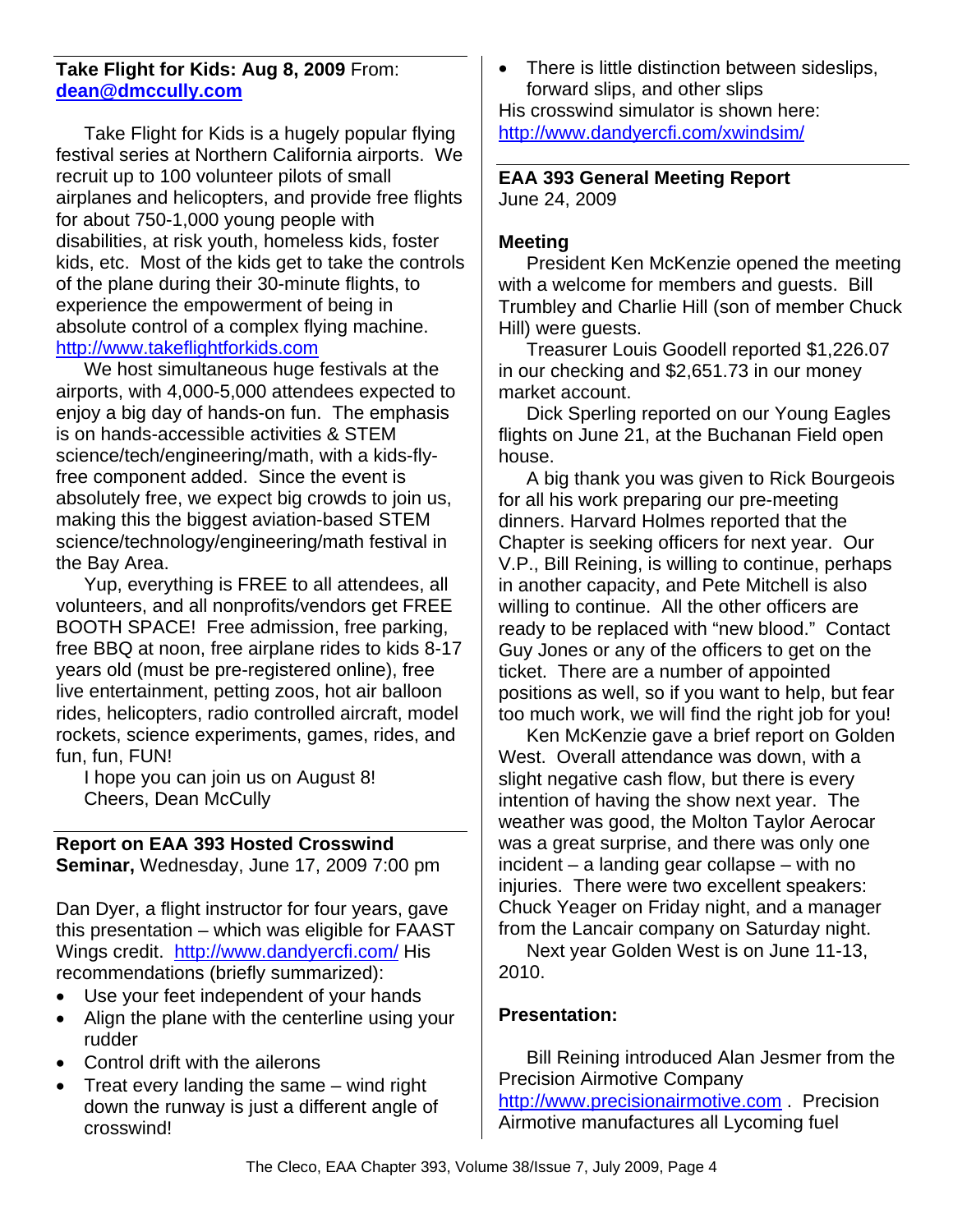injection systems and a couple for Continental systems.

Alan noted that Precision Airmotive produced fuel control systems under a number of brand names. Precision purchased the Bendix Stromburg line in 1984, and in 1988, they purchased the RSA fuel injection line of products. In 1991 they purchased the Marvel Schebler line of carburetors. Last year they lost a lawsuit related to the Marvel Schebler carburetor in which there was no evidence of their fault, but they were the "deep pockets" and their insurance company insisted that they sell the line. So the Marvel Schebler carburetor is now carried by Tempest.

Terminology: The FAA only recognizes items as New, Rebuilt, or Overhauled. The New and Rebuilt items meet new specifications. Rebuilt items may receive a new logbook. Another FAA distinction is for parts in service: either Serviceable on Non-Serviceable.

Alan talked about adjusting fuel injection systems. He noted that between 1200 to 1500 RPM is where fuel controls transition from idle jets to main jets for controlling the fuel flow. He noted that Precision Airmotive has a number of training and troubleshooting manuals online. There is also an RSA maintenance video on CD available. Precision Airmotive will send you a copy of the CD upon request.

The EAGLE EMS (engine management system): In 1966, Cessna asked to work with Precision Airmotive on a simple FADEC. This would control the throttle, mixture, dual ignition and the fuel injection system. They considered also controlling the propeller and waste gate, but did not include it in the first version. After six years in development, they had it flying and took it to Cessna. It was then determined that Lycoming wanted to do their own FADEC. So Precision Airmotive is now selling this system to the experimental market. It is available for any 4 cylinder Lycoming engine, and may be available for other engines. It measures manifold pressure, RPM, and air inlet temperature. It goes on the engine side of the firewall. At this stage in development, users are allowed to reset the timing on the system.

#### **EAA 393 Board Meeting Notes**  July 7, 2009

Attending: Ken McKenzie, Louis Goodell, Harvard Holmes, Dick Sperling, Rick Bourgeois, Guy Jones

1. Louis Goodell, Treasurer reported \$1,255.64 in checking, and \$2,652.05 in our money market accounts.

2. Rick Bourgeois reviewed the income and expenses for the last 6 months of pre-meeting dinners. Donations totaled \$840 with expenses of \$373 and Chapter contributions of \$467. 3. Dick Sperling reviewed the "lessons learned" from the Buchanan Field Open House Young Eagles operation. Overall, it was very successful and the scheduling procedures (one briefing each hour, limited to one flight of seats available) can be adapted to other Young Eagle events. Another lesson was the surprising success of the VariEZ exhibit. Such an exhibit could be used at all of our Young Eagle events to entertain the kids while they wait and to expose them to various aspects of small aircraft. Such an exhibit would emphasize the educational aspects of the Young Eagles Program.

EAA National has broadened the scope of using our Young Eagles "credits." It can now be used for local expenses that support Young Eagle activities. For example, we could use it to purchase shirts for the pilots, or for advertising for our Young Eagle events.

Vi Egli and Marilyn Sperling suggested that we create a flier that describes future Young Eagle and other Chapter events. This would be handed out to Young Eagle's parents and at other venues.

4. Rick Bourgeois, our picnic chairman, reviewed plans for the picnic. He expects 35 to 40 people. He will buy hot dogs, hamburgers and drinks. Rick's assistant picnic chairman, Louis Goodell, will supply a BBQ and will do some of the cooking, as needed. Ken Mckenzie will bring some garbage cans and bags and dispose of the trash.

Rick is bringing a potluck contribution of potato salad. Louis Goodell is bringing a potluck contribution of a pot of chili.

5. Cleco input is due tonight, Tuesday, July 7 to get the Cleco out in time for the Picnic.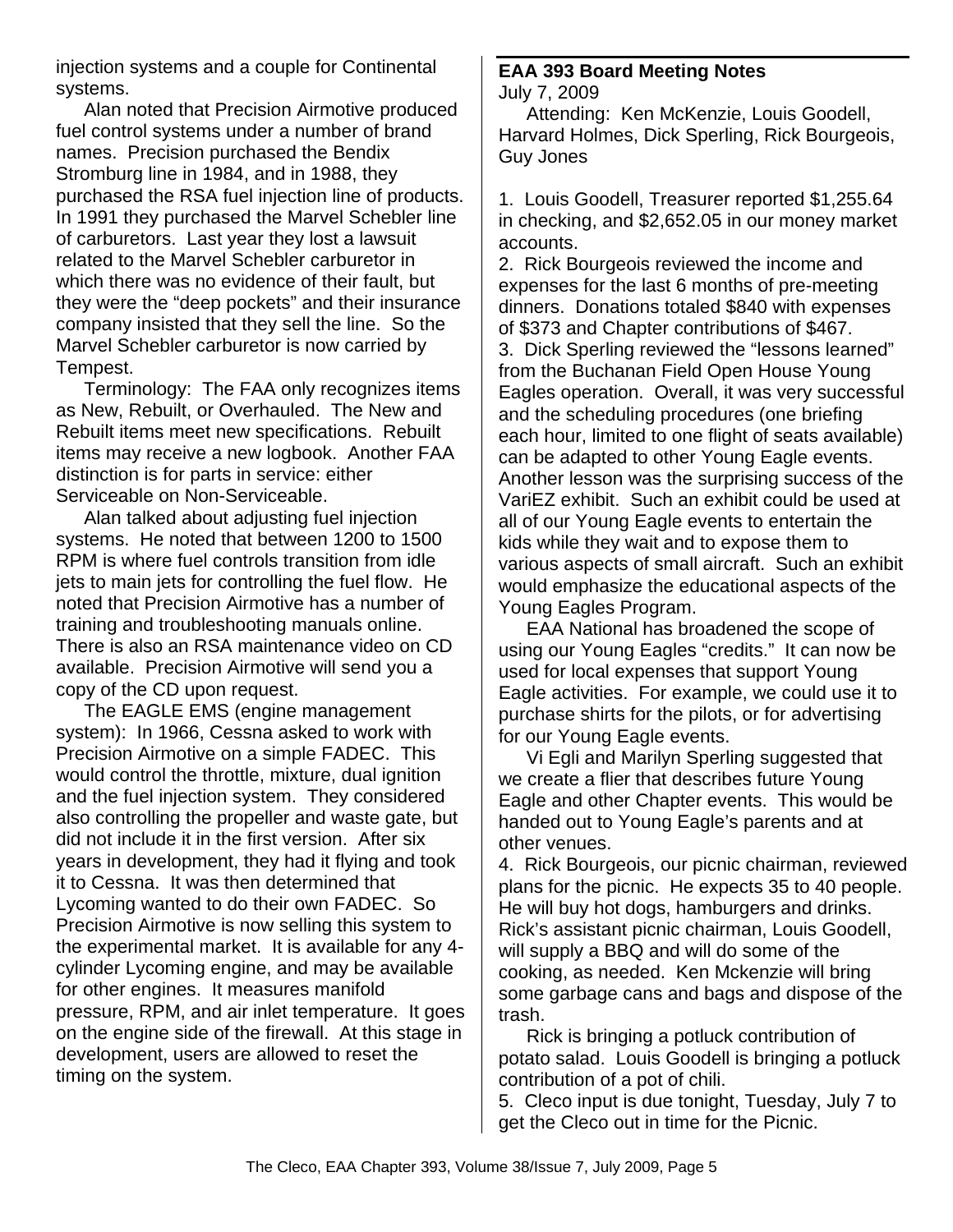#### **Informal Fly-out to Willows** June 17, 2009



Bob Belshe makes a smooth landing.



Ron Robinson's Glastar, Phil Jenkins Glastar and Bob Belshe's Lancair



Harvard Holmes Lancair (built by Fred Egli) and Bill Reining's new transportation. His son owns this Cessna 182.



Bill Reining makes a grand entrance!



Lunch was delicious!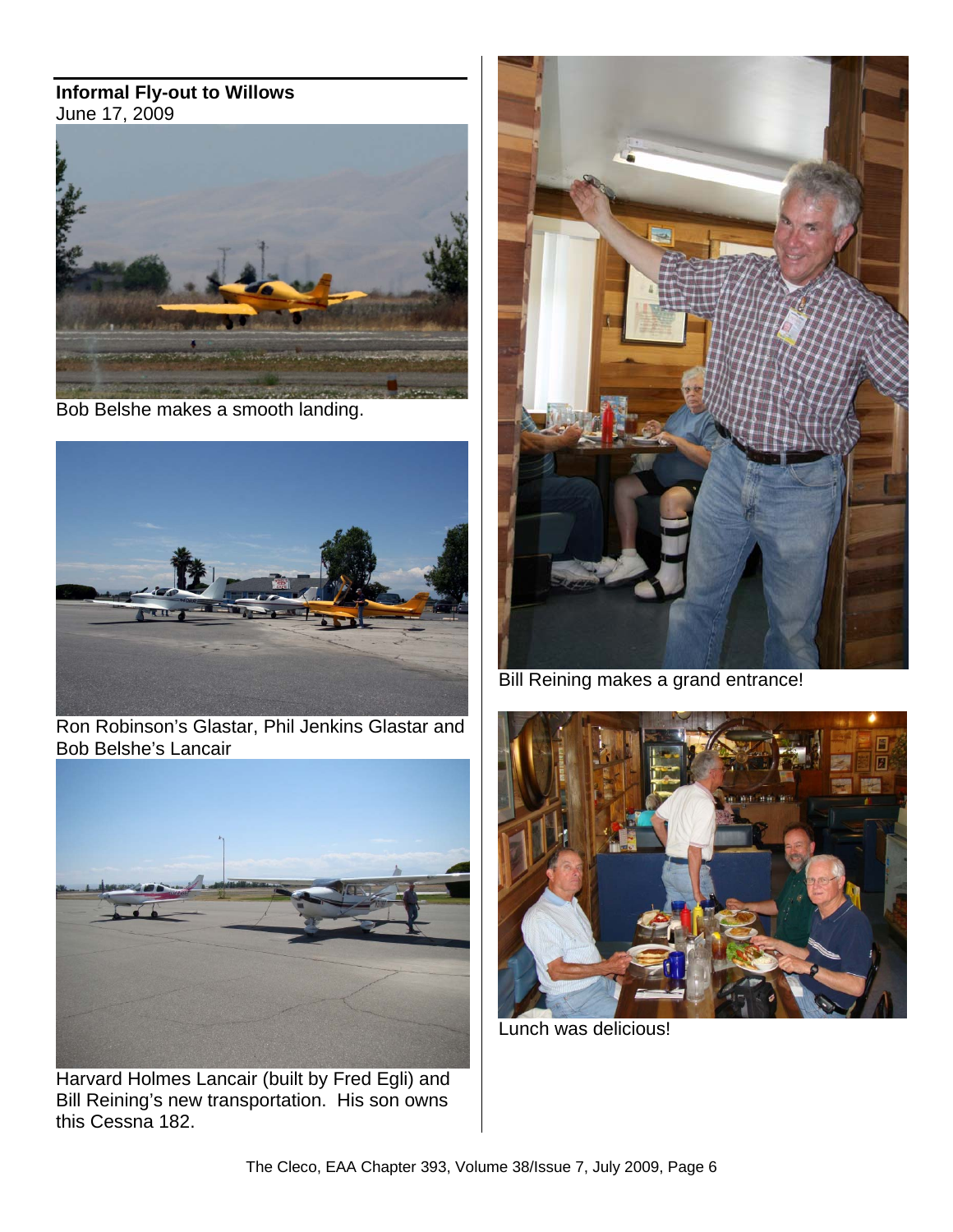## **Informal Fly-out to Auburn** June 24, 2009



**Fly-out to Shelter** Cove June 27, 2009 While the heat at Concord was 101, Shelter Cove was cool…





**1966 Mooney M20E for Sale** http://home.comcast.net/~harvardholmes/N2669W\_Ad.pdf

Special price for EAA 393 members! The price is going down and it will be sold soon! Speak up if you are interested. Harvard Holmes 510 526-5347

## **Thanks to our Donors and Sponsors**



**2693 Clayton Road, Concord Ca.94519** 

## **925 689 7220 or 676 5800**

www.alpinepastry.com

**The Experimental Aircraft Association Chapter 393 of Concord, CA**  P.O. Box 6524, Concord, CA 94524-1524 http://www.eaa393.org/ Email: nle@eaa393.org

Officers/Appointees for 2008-2009 President: Ken McKenzie pres@eaa393.org 925 283 3119 Vice President: Bill Reining veep@eaa393.org 510 479 7260 Secretary Pete Mitchell secty@eaa393.org 925 685 3700 Treasurer Louis Goodell treas@eaa393.org 925 682 4198 Newsletter Ed. Harvard Holmes nle@eaa393.org 510 526 5347 Tech. Counselor Rick Lambert tc@eaa393.org 925 323 0041 Young Eagles Dick Sperling yec@eaa393.org 925 356 5656 Dinner Coordinator Rick Bourgeois RicFlyer@Comcast.net 925 432 9076 Fly-out Coordinator Scott Achelis eaa.393.flyouts@gmail.com 925 935 7920 Fly-out Coordinator Tom Howard TurnPrez@SBCglobal.net 925 933 6015 Government Affairs Rich Cunningham Ex-Vice President Scot Stambaugh ex-vp@eaa393.org 925 962 0255<br>hotographer Tom Howard Photographer photog@eaa393.org 925 933 6015<br>Photographer Charles Hester Charles Hester photog2@eaa393.org 925 228 2309 Webmaster **Harvard Holmes** webmaster@eaa393.org 510 526 5347